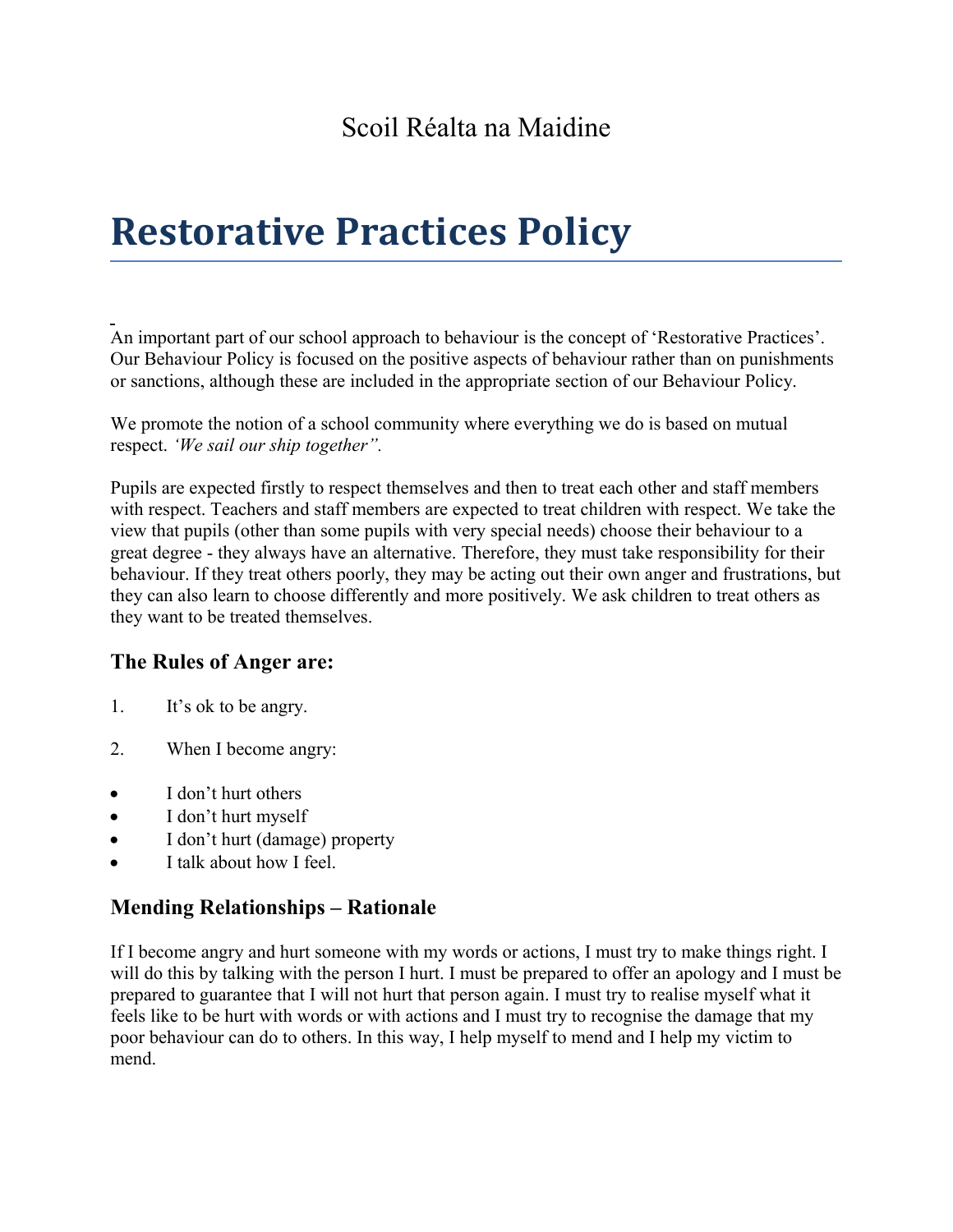## **What does 'Restorative Practice' involve for our School?**

Restorative Practice is a process to involve, to the extent possible, those who have a stake in a specific offence and to collectively identify and address harms, needs and obligations, in order to heal and put things as right as possible

. Resource : [www.transformingconflict.org](http://www.transformingconflict.org/)

# **Restorative Practice**

- Creates an ethos of respect, inclusion, accountability and taking responsibility
- Creates a commitment to relationships, impartiality, being non-judgemental
- Encourages collaboration, empowerment and emotional articulacy

## **Key Skills of Restorative Discipline are:**

- Active listening
- Facilitating dialogue and problem-solving
- Listening to and expressing emotion
- Supporting others in taking ownership of problems

#### **An important element in Restorative Practice is Fair Process:**

**Expectations** - everyone knows what is expected of them **Engagement -** involves individuals in decisions/listens to views **Explanation -** clarify how decisions are reached

*'Individuals are most likely to trust and co-operate freely with systems – whether they themselves win or lose by those systems – when fair process is observed'* Kim & Mauborgne , Harvard Business Review, July - August 1997

#### **People who have been harmed need:**

- Someone to listen to my story
- Time to calm down
- A chance to ask why me? What did I do to deserve that?
- The person concerned to understand and acknowledge the impact their behaviour has had on me
- A sincere spontaneous apology
- Things put right, if possible
- Reassurance it won't happen again